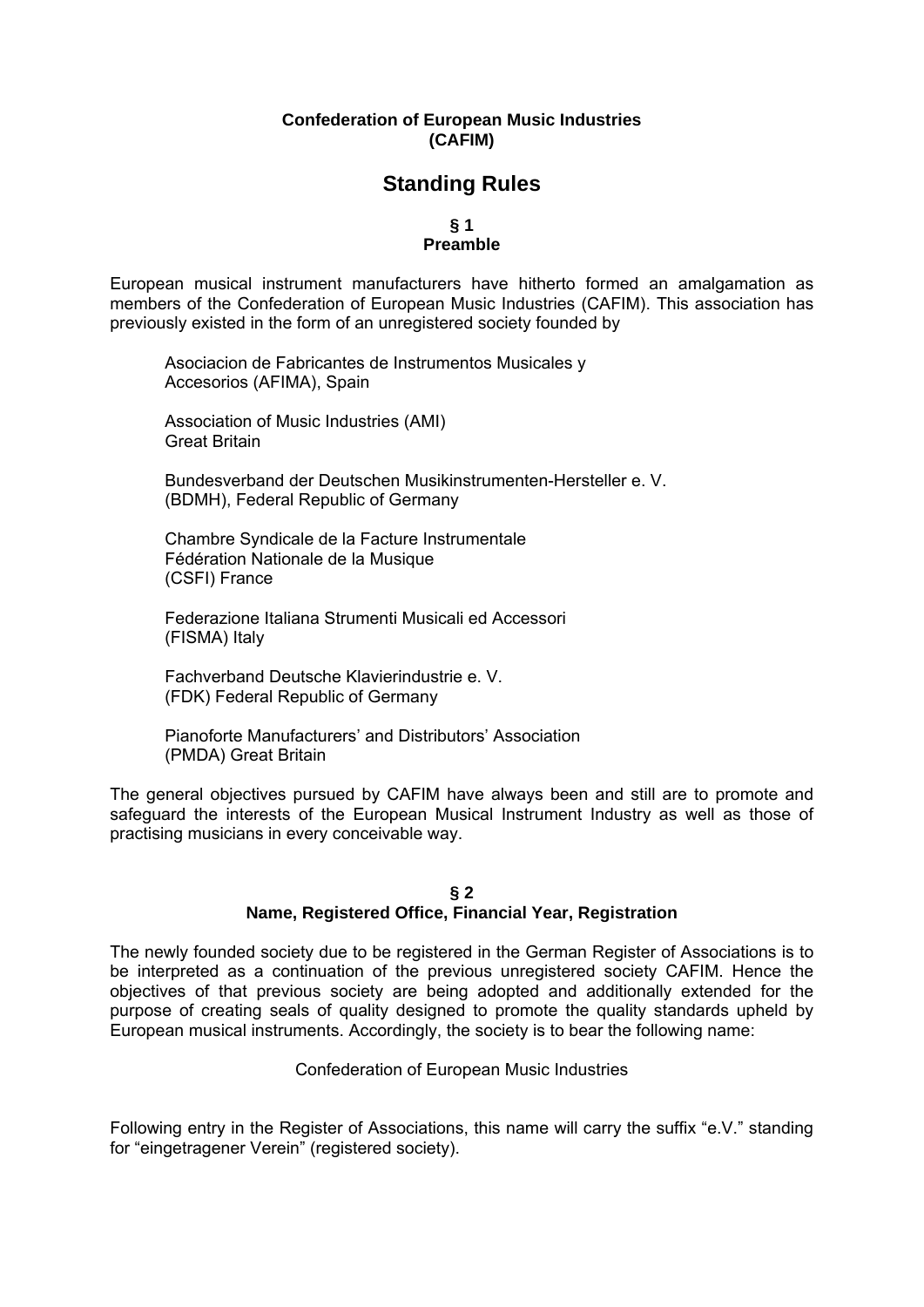The registered office corresponds to that of the previous Confederation of European Music Industries and is located in Wiesbaden, Germany.

The financial year is deemed to be the calendar year.

## **§ 3 Objectives**

The objectives of the Confederation are identical to those pursued by the previous unregistered society, viz.:

- To promote cooperation and coordination among its members concerning issues of general interest;
- To guard and protect the interests of its members in general through official representation in relations with institutions of the European Community as well as in dealings with national authorities and institutions including the implementation of suitable measures or expedients;
- To stimulate general interest in the Musical Instrument Industry and the pursuance of musical activities as well as to further the development of music schools and musical education at all levels of instruction.

Running parallel with these general objectives, the Confederation aims at promoting and enhancing the interests of European musical instrument manufacturers and distributors as well as those of practising musicians by laying down a set of quality standards applicable to the countries of Europe, this involving the implementation of measures and expedients designed to introduce a symbol of superiority or certification of European excellence (seal of quality). The mission focused on implementing these measures is abbreviated to read "EEX Project" (European Excellence Project).

Concrete details of the project, including the definition of the quality criteria stipulated by the Confederation, are to be laid down in a specific set of rules and regulations which are then required to be adopted by the general assembly and, if necessary, appended to these Standing Rules.

### **§ 4 Membership**

Full membership in the Confederation may extend to all national and supranational associations in Europe representing the interests of manufacturers as well as to distributors of European musical instruments and appurtenant accessories. To that extent, the Confederation is addressed to all professional associations whose members are engaged within Europe in the manufacture, exportation, wholesale and retail distribution or repair of musical instruments. The said associations must be domiciled in the geographical area covered by the European Union or in another European country.

It is not necessary for such associations to be recognised as legal entities in their respective countries as long as they are able to subsist without recognition as a legal entity according to their own relevant national laws or future European laws.

Commercial enterprises or individuals actively involved in the manufacture and distribution of musical instruments and appurtenant accessories may be admitted to the Confederation as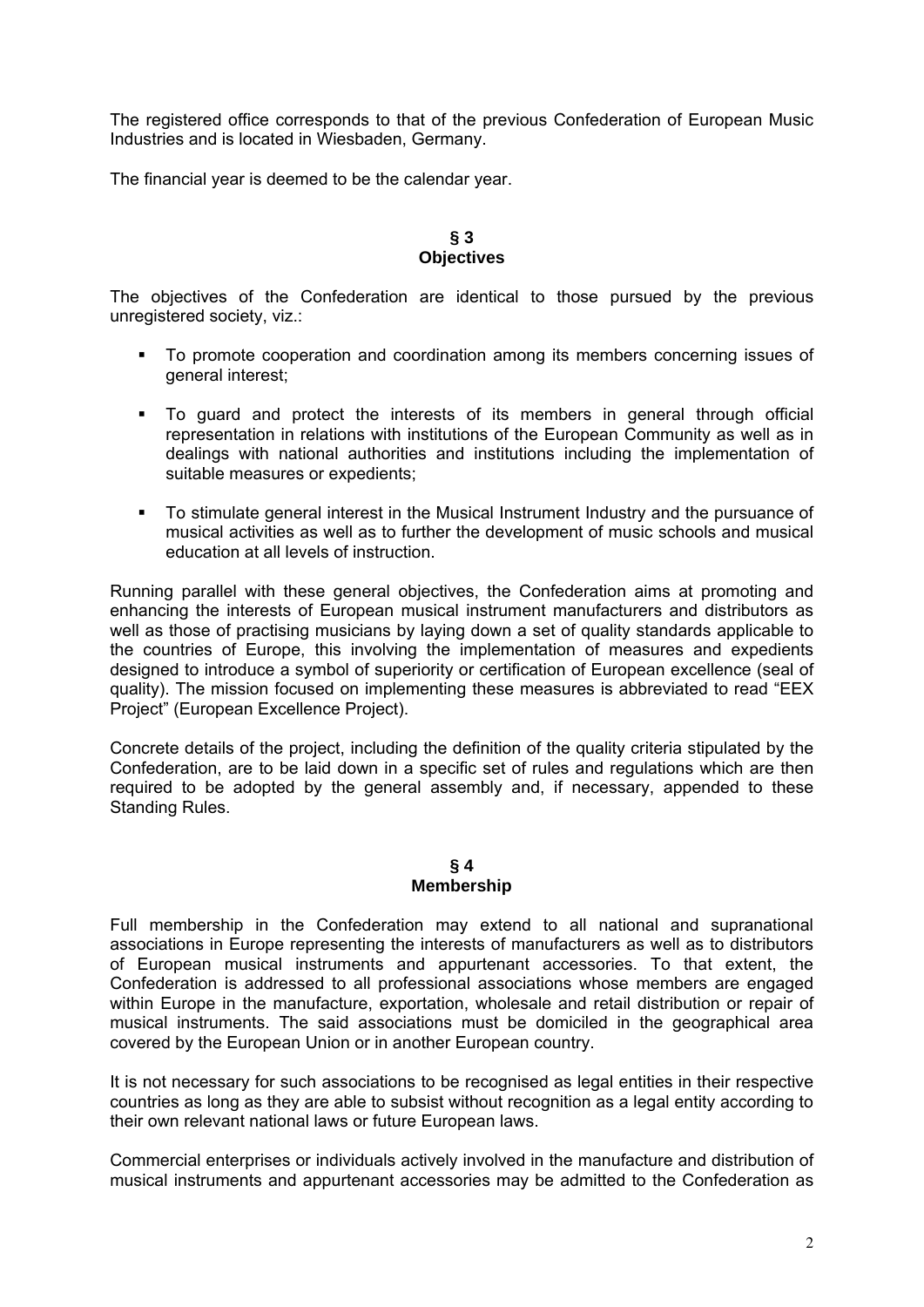private members as long as there is no association in existence in the countries concerned that is already a member of the Confederation and that is capable of representing such enterprises or individuals at the corresponding manufacturing or distribution level. This applies in particular during the founding phase. As soon as a corresponding association has been admitted as a full member, private members may decide whether they wish to relinquish their membership, due to representation through the said association, or whether they wish to continue to belong to the Confederation as guest members. Such guest members may attend meetings of the General Assembly in an advisory capacity but are not entitled to any voting powers.

Admittance of any member to the Confederation proceeds in the form of a written application addressed to the Executive Board which effects its decision on provisional admittance and submits the application together with its vote to the next General Assembly for final resolution. The resolution on admittance of a member must be carried by a  $\frac{2}{3}$ -majority.

## **§ 5 General Assembly**

The General Assembly is responsible for all courses of action to be adopted by the Confederation where these are not otherwise delegated to the Executive Board. In particular, it is required to decide on the admittance or expulsion of members as well as on the principles governing courses of action and activities within the scope of the Confederation.

Meetings of the General Assembly take place at least once a year in response to invitations sent out by the Executive Board. Preferably, meetings of the General Assembly should be held in conjunction with some international event of general interest to members of the Confederation. A meeting of the General Assembly is also deemed to be convened upon written motion submitted by 1/4 of the members of the Confederation.

Invitations to attend any meeting of the General Assembly must be sent to the addresses last communicated by members to the Executive Board. Each invitation must be extended in writing observing a period of notice of 14 days, such period to commence on the date of posting the invitation. The invitation must be accompanied by the agenda of the relevant meeting.

Every member is entitled to submit motions for extending the agenda, which, if signed and justified, must be taken into account if received by the Executive Board 5 days prior to the meeting taking place.

Such motions or other motions that are not on the agenda may only be introduced if the General Assembly decides on the urgency of any such motion and this is adopted by the majority of the companies represented.

If an invitation is extended to attend any meeting of the General Assembly, this is deemed to constitute a quorum if at least 3 members are present. Any member can arrange to be represented by another member acting as proxy.

Entitled to vote in each case are delegates sent by full members or private members. If necessary, these delegates may be called upon to identify themselves by producing a power of attorney issued by the association or enterprise concerned.

Each member attending a meeting of the General Assembly is entitled to consult experts for advice, who may speak on behalf of that member at the meeting. However, consultants brought along to the meeting by members have no voting powers.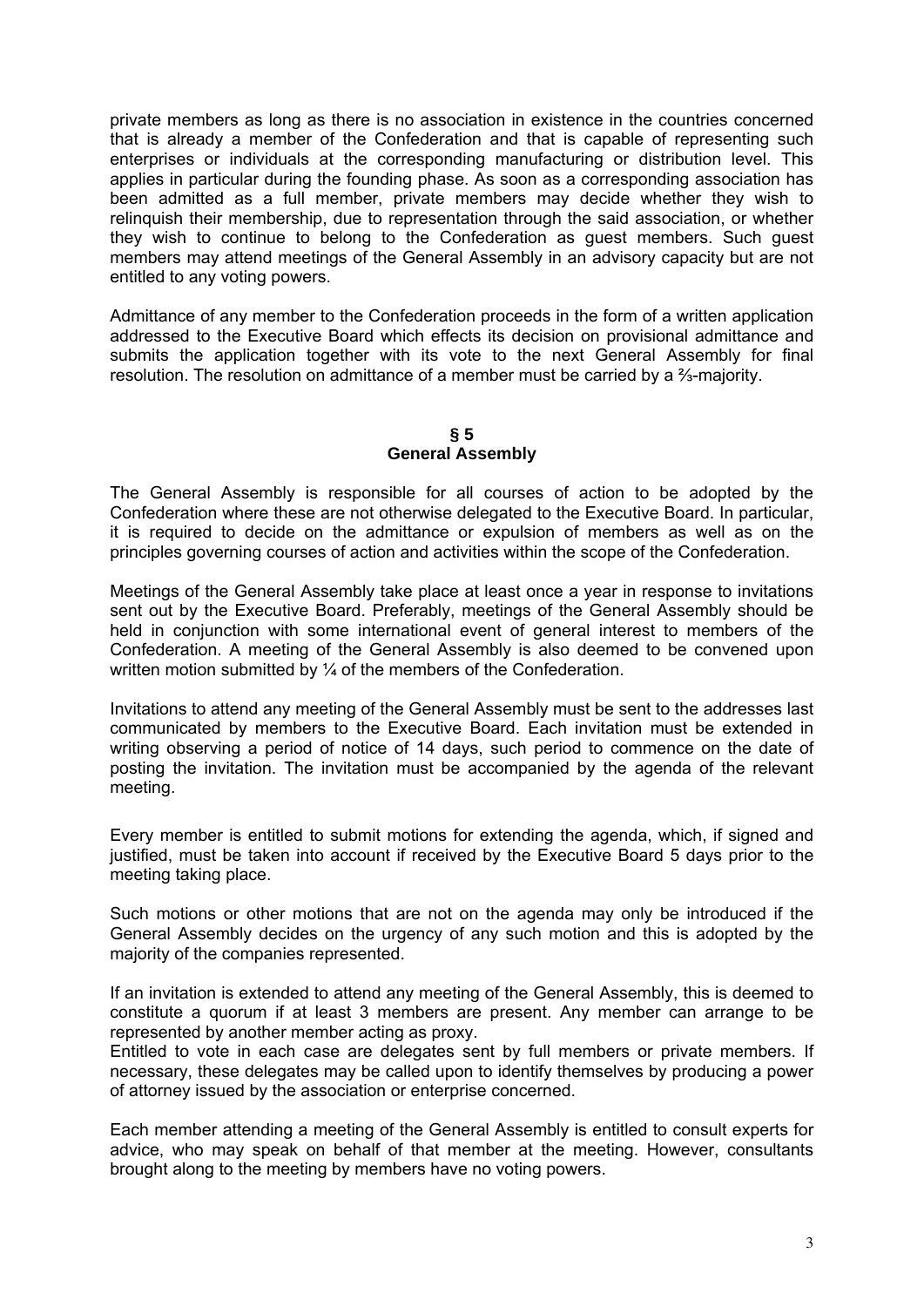The Executive Board is required to keep a record of each meeting held by the General Assembly in the form of minutes, which must be submitted to members within two months after the meeting has taken place. Members may raise objections to the minutes within a further period of two months. If such objections are raised, a vote on regularity and the wording of the minutes must be taken at the next meeting of the General Assembly.

### **§ 6 Executive Board**

The Executive Board runs the normal business of the Confederation on management principles. The Executive Board is bound by the resolutions carried by the General Assembly.

The Executive Board consists of a president, a vice-president and, if necessary, a secretary general. The president and vice-president must be members of the Executive Board or otherwise official representatives of members of the Confederation and must come from different countries or must represent members located in different countries. The president and the vice-president are elected by the General Assembly to serve in office for a period of two years. Each may represent the Confederation in external affairs. Internally the president may be represented by the vice-president only in the event of the former being incapacitated. The Executive Board may divide up the duties and functions between the two offices. The Executive Board reports to the General Assembly.

To facilitate continuity in the administration of office, the acting vice-president automatically becomes president of the Confederation after serving a term of two years unless the General Assembly speaks against this through a motion carried by a majority vote. If the vicepresident assumes the office of president as provided for, election is restricted to that of a new vice-president. Generally speaking, all members of the Executive Board remain in office provided that the offices concerned are not newly filled due to promotion or election.

For the purpose of implementing normal business, a secretary general may be appointed, who is to be proposed by the Executive Board and confirmed by the General Assembly. If a secretary general is appointed, that officer is responsible for transacting all normal business of the Confederation under supervision of the president and vice-president. The office of secretary general is deemed to form part of the Executive Board.

In the event of a secretary general not being appointed, the vice-president is responsible, in particular, for exercising the duties of secretary and treasurer.

Subject to the approval of the General Assembly, the Executive Board is allowed to appoint commissions to act on certain issues and problems, such commissions then being under obligation to report to the General Assembly concerning their respective activities.

### **§ 7 Membership Fees, Contributions**

The Confederation finances its day-to-day business operations from membership fees, these being fixed by the General Assembly. In that respect, different membership fees are permissible and provided for in respect of full members, private members and guest members. For the purpose of preparing the General Assembly's resolution in that respect, the Executive Board is required to work out a budget for the coming year on the basis of the current year, recording changes over and against the previous year in each case. In the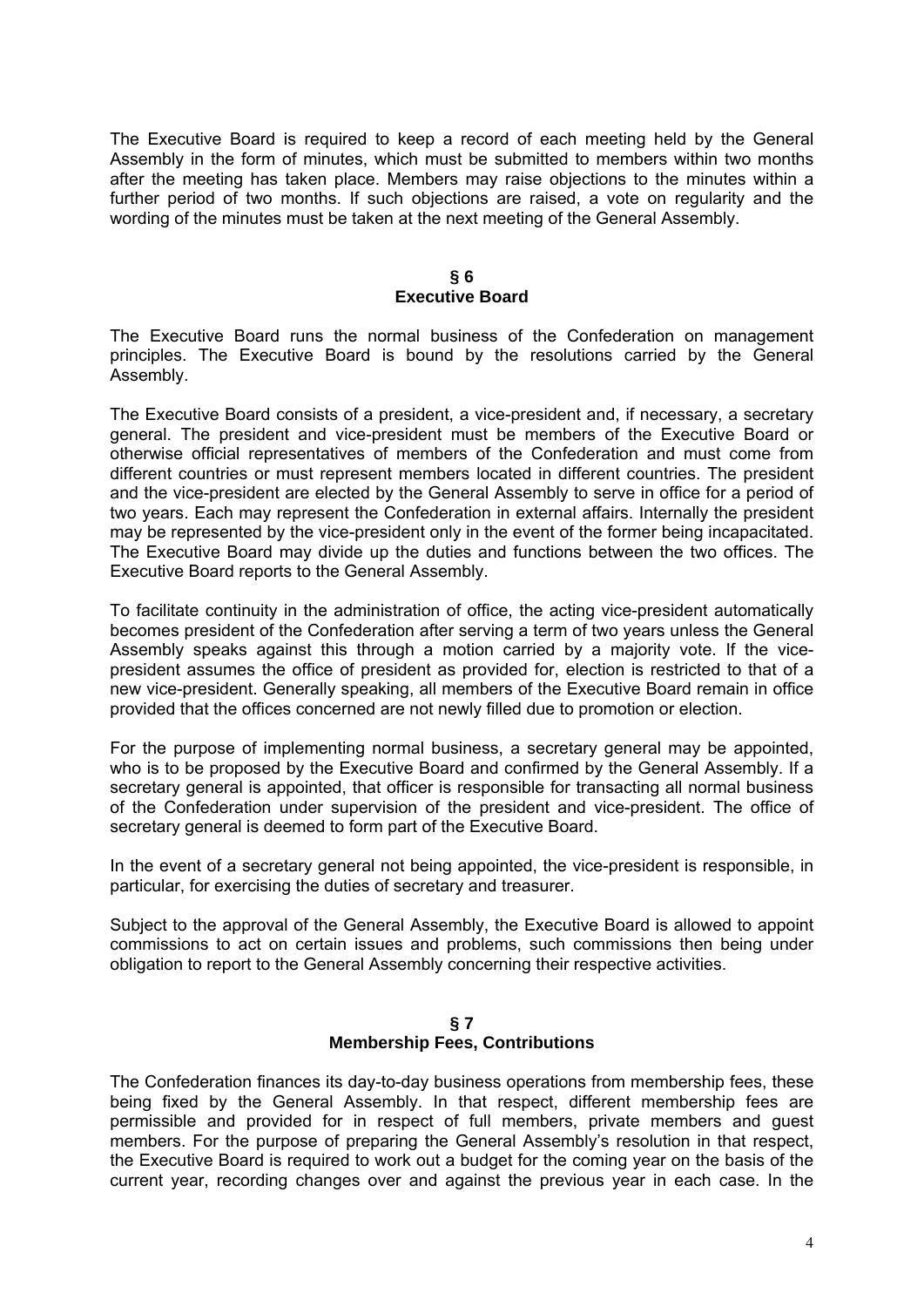event of the membership fee necessary to meet the budget not being resolved by the General Assembly, the Executive Board must adapt its budget to the membership fee actually resolved, taking into consideration the General Assembly' representations that have led to fixing of the modified membership fee over against the original budget.

Projects and specific measures not allocable to the Confederation's normal course of business may be financed by levying non-recurrent contributions, i.e. extending beyond the normal budget. A <sup>3</sup>/<sub>3</sub> majority vote of the General Assembly is required for passing a resolution on any such levied contribution.

Members who have failed to pay membership fees or levied contributions in due time, after having been reminded by the Executive Board, automatically lose their voting powers in the General Assembly.

#### **§ 8 Notice of Termination, Expulsion**

Membership is terminated by voluntary withdrawal, the winding up of any business and initiation of insolvency proceedings, rejection of insolvency for insufficiency of assets or by expulsion.

Voluntary withdrawal from the Confederation is only possible by a written declaration sent by registered mail to the Executive Board, observing a period of notice of 6 months up to the end of the financial year.

Expulsion of a member is only possible by a resolution passed by the Executive Board with a two-third majority. Governing reasons for such expulsion include failure on the part of the member concerned to display a comradely attitude within the Confederation, in particular by violating European fundamental objectives or by giving rise to any other important cause for expulsion. Other reasons for expulsion may include failure on the part of the member concerned to effect payment of the membership fee or any levied contributions, despite having been reminded.

Expulsion may also apply if a member of the Confederation or affiliate of any member association fails to observe the directives governing quality, quality assurance and the seal of quality on which the Confederation's performance standards are based, despite having been cautioned. Such cautioning is to be effected by the Executive Board. As regards expulsion of a member association, this will suffice if such member association fails to take action against the misconduct of any of its offending members applying all suitable measures and expedients, despite having been cautioned by the Executive Board.

Extinction of membership is deemed to terminate all rights and claims against the Confederation and its assets. Termination of membership does not affect the obligation to pay fees and contributions for the current financial year.

Subject to written notice being sent by registered mail within a deadline period of one month following announcement of their expulsion, members thus expelled may demand that their expulsion be negotiated at the next meeting of the General Assembly. The General Assembly may then be entitled to amend the Executive Board's resolution by a two-third majority vote.